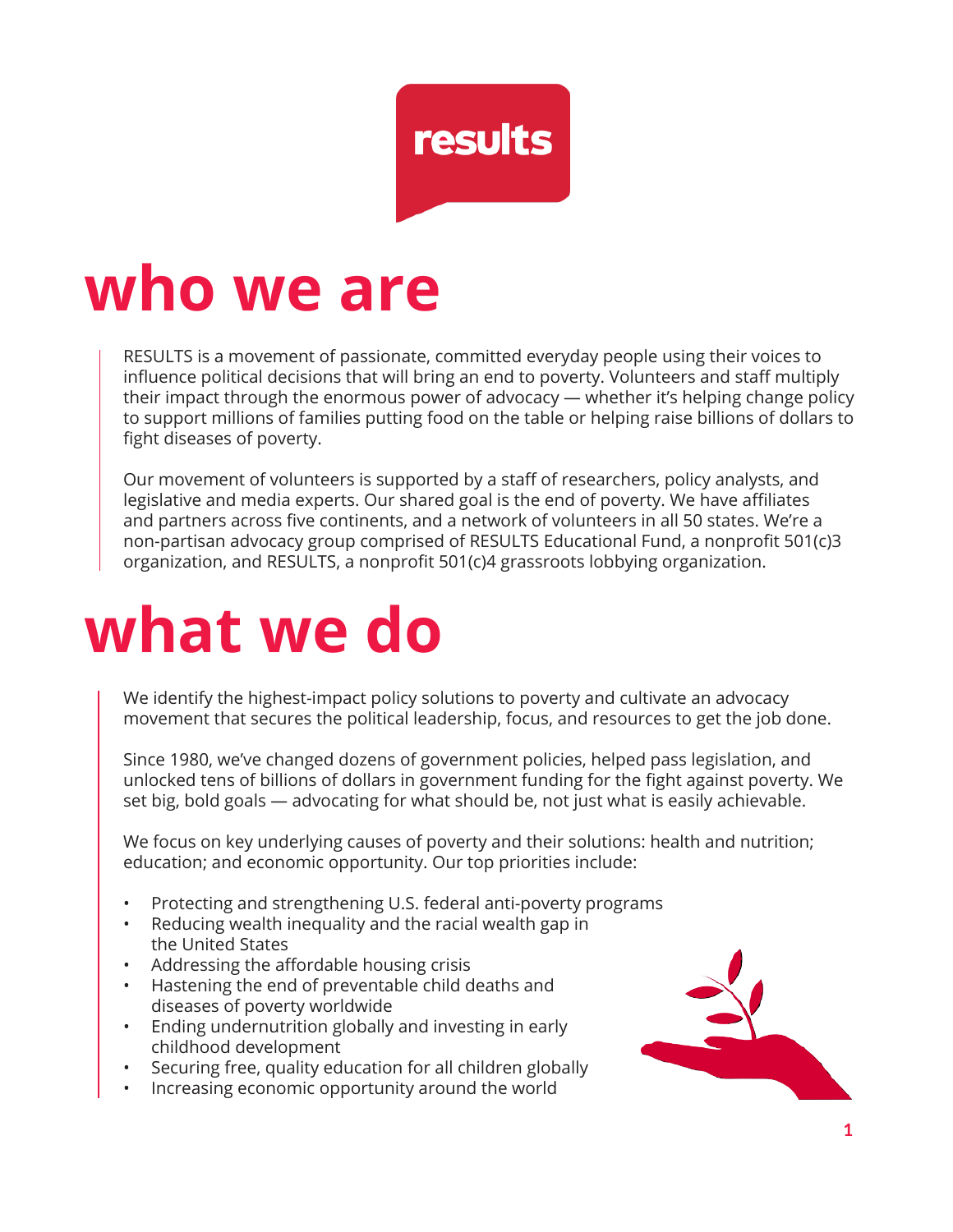# **why we do it**

Our advocacy has played a key role in sending the child death rate plummeting, launching the global microfinance movement, creating a more equitable U.S. tax code, transforming the fight against the world's leading killer diseases, reducing barriers to education, increasing access to quality nutrition, and much more.



# **how we do it**

#### **Support PASSIONATE, COMMITTED EVERYDAY PEOPLE to become powerful advocates.**

The heart of our work is a movement of volunteers across all 50 states and worldwide. Working together in local chapters, volunteers meet face-to-face with Congress, get published in the media, and move their communities into action. We provide best-in-class training, paired with one-on-one coaching for advocates here and around the world. These volunteer advocates take on the kind of work a lobbyist or PR pro might – but with the passion and credibility of everyday people driven by a mission, not by a profit.

#### **Shape POLICIES to make the biggest impact.**

We work with policymakers in Washington and worldwide to shape policies that will bring an end to poverty. We leverage our original research and analysis through strong relationships, powerful media, innovative advocacy, and a commitment to working across political divides. We set ambitious goals, then work across political divides to build the champions, create the momentum, change the policies, and secure the funding to make them a reality,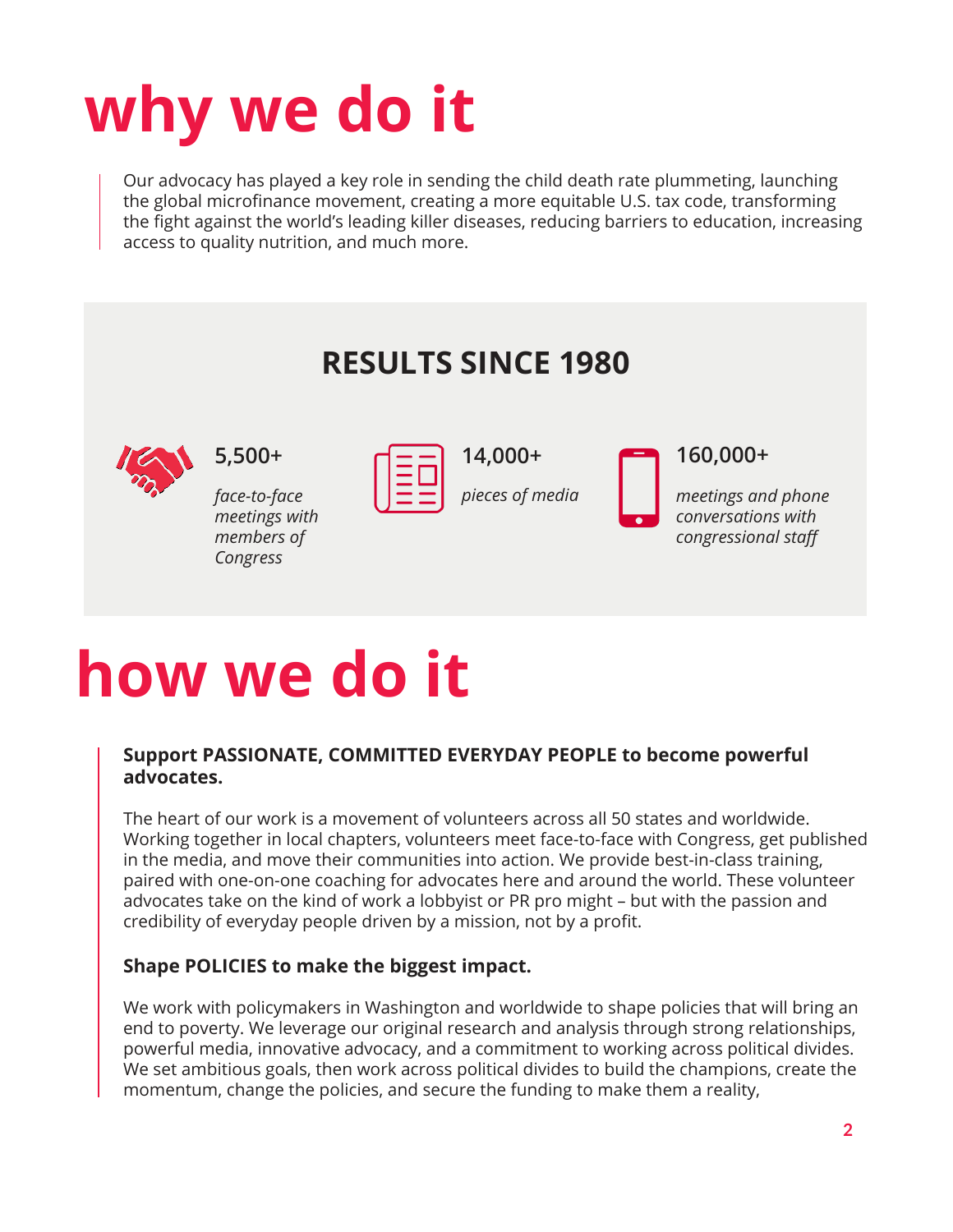#### **Use the MEDIA to drive change.**

The media outlet members of Congress care about most isn't CNN or the New York Times: it's the local paper in their home district, where every reader is a constituent and potential voter. So we support our grassroots advocates to generate hundreds of annual media placements in every corner of the country – east and west, urban and rural, red and blue. We provide unique opportunities for journalists to understand poverty issues firsthand, and we're committed to seeing that people with direct experience of poverty are reshaping the conversation.

#### **Hold decision makers accountable through RESEARCH and OVERSIGHT.**

Through rigorous research, we identify what's working and what needs to change. We make sure governments deliver on their promises through tools like our Right to Education Index, the world's only comprehensive report card on the right to education. We track delivery of financial commitments and how policies translate into reality. Our leadership also sit on the boards and oversight bodies of some of the world's most important institutions battling poverty, from the Global Partnership for Education to the Global Fund to Fight AIDS, Tuberculosis and Malaria.

#### **Prioritize EQUITY – in our policies and in our approach.**

People with firsthand experience of poverty drive our agenda with their expertise. We are a platform for advocates who have experienced poverty to engage directly with media and those in the halls of power. And equity is at the heart of the policies we promote – pushing back against passive neglect and active discrimination, instead making sure government policies prioritize the people most likely to be left out.

#### **Create cutting-edge PARTNERSHIPS to maximize our impact.**

Formal partners and affiliates in more than twenty countries – and a coordinated network of advocates working together in dozens more – allow us to be even greater than the sum of our parts. We work across borders to increase global investment in the fight against poverty, hold governments accountable, and change policy at the local, national, and international level. Together we set bold global targets, and then we develop advocacy strategies that reflect our diversity and drive lasting change.

## $66$

*RESULTS is one of America's best-kept secrets. For decades, it has been transforming everyday Americans into skilled and powerful advocates.* 77

The New York Times

– David Bornstein